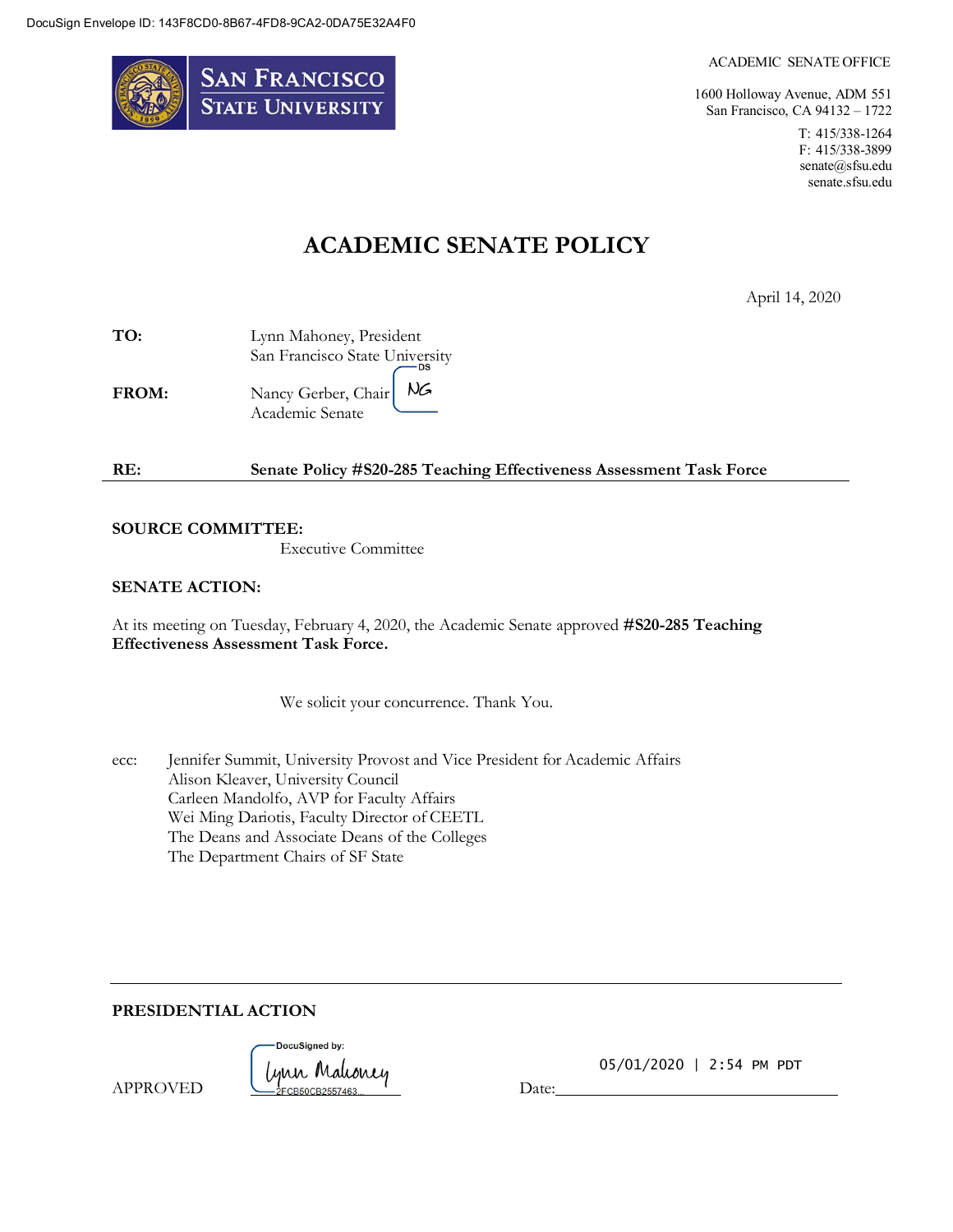

Policy #: *S20-285* Supersedes: Senate Approval: *02/03/2020*  Presidential Approval: *05/01/2020* Effective: *FALL 2020* Last Review: *N/A* Next Review: *FALL 2025*

### *Teaching Effectiveness Assessment Task Force*

#### **Source Committee: Ex Comm**

# **Unit(s) Responsible for Implementation: Academic Senate Consultations: CEETL, Office of Faculty Affairs and Professional Development**

#### **History**

| Version Approved    | Revisions(s) |
|---------------------|--------------|
| 05/01/2020 Original |              |
|                     |              |

#### **Rationale**

SF State recognizes that fair and equitable assessment of teaching can only occur when teaching outcomes are clearly defined and communicated and are based on the educational social justice mission of the university. This proposal to initiate a task force has been created to promote the assessment of equitable and excellent educational experiences for students, faculty members, and the SF State community through any teaching and learning modalities.

#### **Table of Contents**

- **A.** General Assumptions
- **B.** Definitions
- **C.** SF State Campus-Wide Teaching Effectiveness Outcomes
- **D.** Assessment of Teaching Effectiveness
- **E.** Membership
- **F.** Other

## **Policy**

## **A. General Assumptions (to be revised by the Task Force)**

- The Collective Bargaining Agreement and relevant policies shall be consulted in the process of developing this policy.
- SF State is dedicated to providing all students with an accessible, relevant, and equitable education in order to promote social justice.
- Equitable assessment of teaching effectiveness to promote student success is the right and responsibility of all teachers and students.
- Just as it is equitable to assess student work with an asset-based perspective, it isalso equitable to assess faculty work with an asset-based perspective.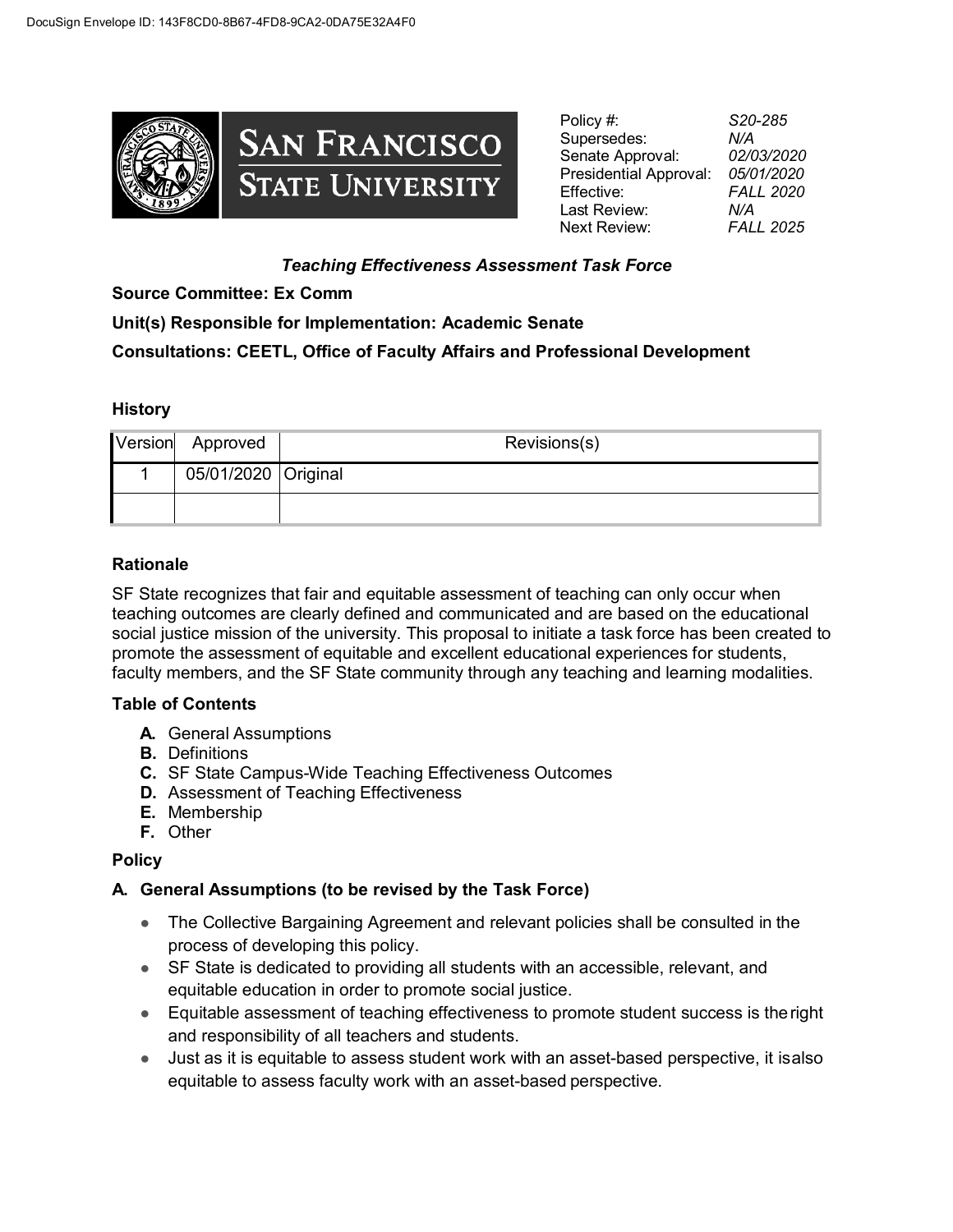■ The primary goal of equitable assessment of teaching effectiveness is to inform the improvement of student learning experiences and outcomes.

#### **B. Definitions**

● This Task Force shall define **Teaching** and **Teaching Effectiveness** in the contextof the SFSU Academic Master Plan and the university's social justice mission.

#### **C. SF State Campus-Wide Teaching Effectiveness Outcomes**

● This Task Force shall determine **Campus-Wide Teaching Effectiveness Outcomes**in the context of the SFSU Academic Master Plan and the university's social justice mission.

#### **D. Assessment of Teaching Effectiveness**

- The Task Force will consider student, faculty/peer and instructor self-assessment of teaching effectiveness in the context of the SF State Academic Master Plan and the university's social justice mission.
- The Task Force shall determine **Campus-Wide Assessment of Teaching Effectiveness questions, format and implementation.**
- The Task Force shall consult on the development of **Campus-Wide Assessmentof Teaching Effectiveness** questions and tools for colleges and departments or other units.

#### **E. Membership**

The membership of the task force shall consist of the following members. All may assign a designee as needed. A majority of the members must endorse the final report to the Senate before it is submitted.

- Faculty Director of the Center for Equity and Excellence in Teaching and Learning
- Chair, Faculty Affairs Committee
- Chair, Student Affairs Committee
- Chair, Online Education Committee
- Writing Across the Curriculum/Writing in the Disciplines Director
- Two faculty representatives, one tenured or tenure track and the other a lecturer faculty, appointed by the Senate Executive Committee
- Department Chair, chosen by the Chairs Council
- College Associate or Assistant Dean, selected by the Associate Deans Council.
- The Assistant Vice President of Teaching and Learning
- The AVP for Faculty Affairs and Professional Development

#### **F. Other**

● All classes are subject to the same principles of peer review and student evaluation for purposes of the Retention, Tenure, and Promotion processes. All courses, regardless of format, shall be equally recognized and rewarded when considering curriculum and professional development.